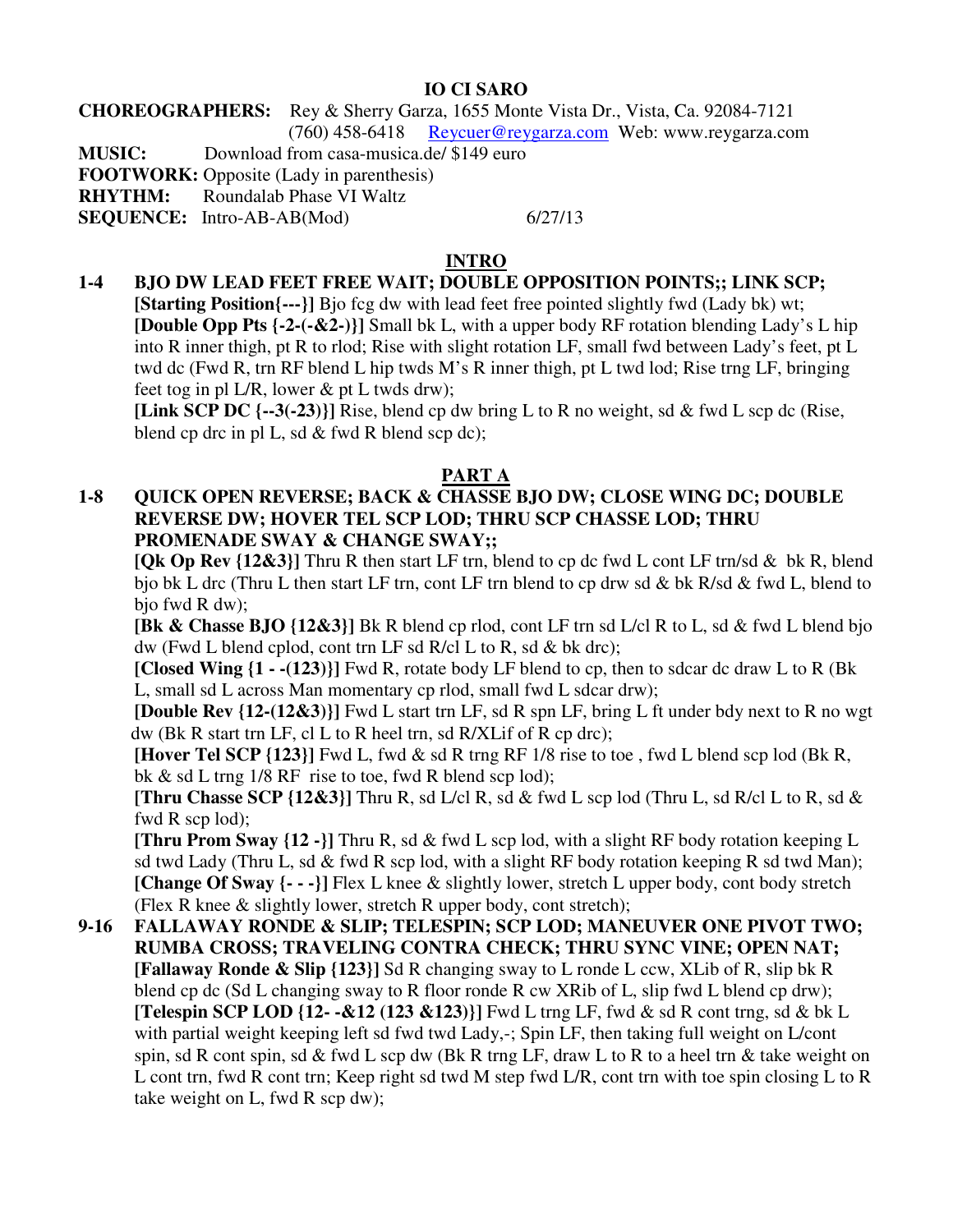## **Page 2 of "IO CI SARO" by Rey & Sherry Garza Part A Con tinued**

**[Maneuver One Piv 2 {123}]** Thru R then trn RF blend cp drc, bk L piv RF, fwd R between Lady 's feet twd dw (Thru L then trn RF blending cp dw, fwd R between Man's feet piv RF, bk L dw fcg drc);

**[Rumba X {12&3}]** Fwd L with L shoulder lead trng RF, XRib of L cont RF trn/bk L piv RF, fwd R comp piv end fcg lod (Bk R with R shoulder lead trng RF, XLif of R/fwd R piv RF, bk L comp piv end fcg rlod)

**[Traveling Contra Check {123}]** Fwd L with contra body motion and slight R sd stretch, cl R to L, sd & fwd L blend scp lod (Bk R with contra body motion and slight L sd stretch, cl L to R, sd & fwd R blend scp lod);

**[Thru Sync Vine {12&3}]** Thru R fc, sd L/XRib of L, sd & fwd L blend scp lod (Thru L fc, sd R/XLib of R, sd & fwd R blend scp lod);

**[Open Natural {123}]** Thru R trng RF, sd & bk L in front of W, bk R contra bjo (Thru L, fwd R between M feet, fwd L contra bjo);

## **PART B**

#### **1-8 ROYAL SPIN; CURVED FEATHER CHECK; OUTSIDE SPIN; & TWIST; RIGHT TURNING LOCK SCP LOD; THRU DOUBLE PICK UP LOCK; SLOW VIENNESE TURNS;;**

**[Royal Spin {12&3&(1--)}]** Start RF upper body trn bk L start 1 3/8 RF circle, small fwd R/L, R/L fcg bjo dc (Fwd R trng RF/floor ronde with L foot bringing knee up to end touching R knee with L toe pointing down while trng on R foot, - end bio drw);

**[Curved Feather Chk {123}]** Fwd R trng RF, fwd L with L shoulder lead, fwd R ckg rlod (Bk L trng RF, bk R cont trn, bk L bjo lod);

**[Outsd Spin & Twist CP RLOD{123 &- -3(123 &123}]** Small bk L with toe in, fwd R outsd ptr, bk L blend cprlod R shoulder leading; Flex L knee hook Rib of L lead Lady go fwd for/unwind RF one full rotation,  $-$ , sd & bk L (Fwd R outsd ptr, cl L to R for a toe spin, fwd R between M's feet cplod L shoulder leading; Fwd L/fwd R, cl L to R for a toe spin, fwd R between Man's feet);

 **[R Trng Lk SCP LOD{12&3}]** Bk R bkg lod with R sd ld start RF trn, XLif of R cont trn, with slight R sd stretch cont trn RF sd & fwd R btwn Lady's ft, sd & fwd L blend scp lod (Fwd L with L sd lead start RF trn, XRib of L, with slight L sd stretch fwd  $\&$  sd L cont RF trn, sd  $\&$  fwd R scp lod);

**[Pick Up Double Lk [1&23&]** Thru R blend cpdw/sd L, XRib of L, sd L/XRib of L cpdc (Thru L blend cpdrc/sd R, XLif of R, sd R/XLif of R cpdrw);

 **[Viennese Trns [123 123]** Fwd L trng LF, sd and bk R, XLif of R; Bk R trng LF, sd and fwd L cont trn, cl R cplod (Bk R trng LF, sd & fwd L cont trn, cl R, fwd L trng LF, sd and bk R, XLif of R cprlod);

**9-16 LADY TRANS SPLIT RONDE; SLOW CONTRA CHECK; - REC SCP LOD; THRU TO SLOW HINGE;,, LADY SWIVEL MAN CLOSE; & REVERSE PIVOT TO THROWAWAY OVERSWAY;; LINK SCP DC;** 

 **[Split Ronde {-23(&-2&3)}]** Rotating body LF ronde L foot fwd then ccw, XLib of R, slip on R CP wall (Rotating body LF slightly sd R/releasing L to ronde fwd then ccw -, cont LF trn XLib of R/sd & bk R cont trn, slip fwd L);

 **[Slow Contra Ck Rec SCP LOD{1-- -23}]** Trn upper body LF with a strong R shoulder lead fwd L,  $-$ ,  $-$ ;  $-$ , rec bk R, sd & fwd L scp lod (Trn upper body LF with a strong L shoulder lead bk R,  $-$ ,  $-$ ; -, rec fwd L, sd & fwd R scp lod);